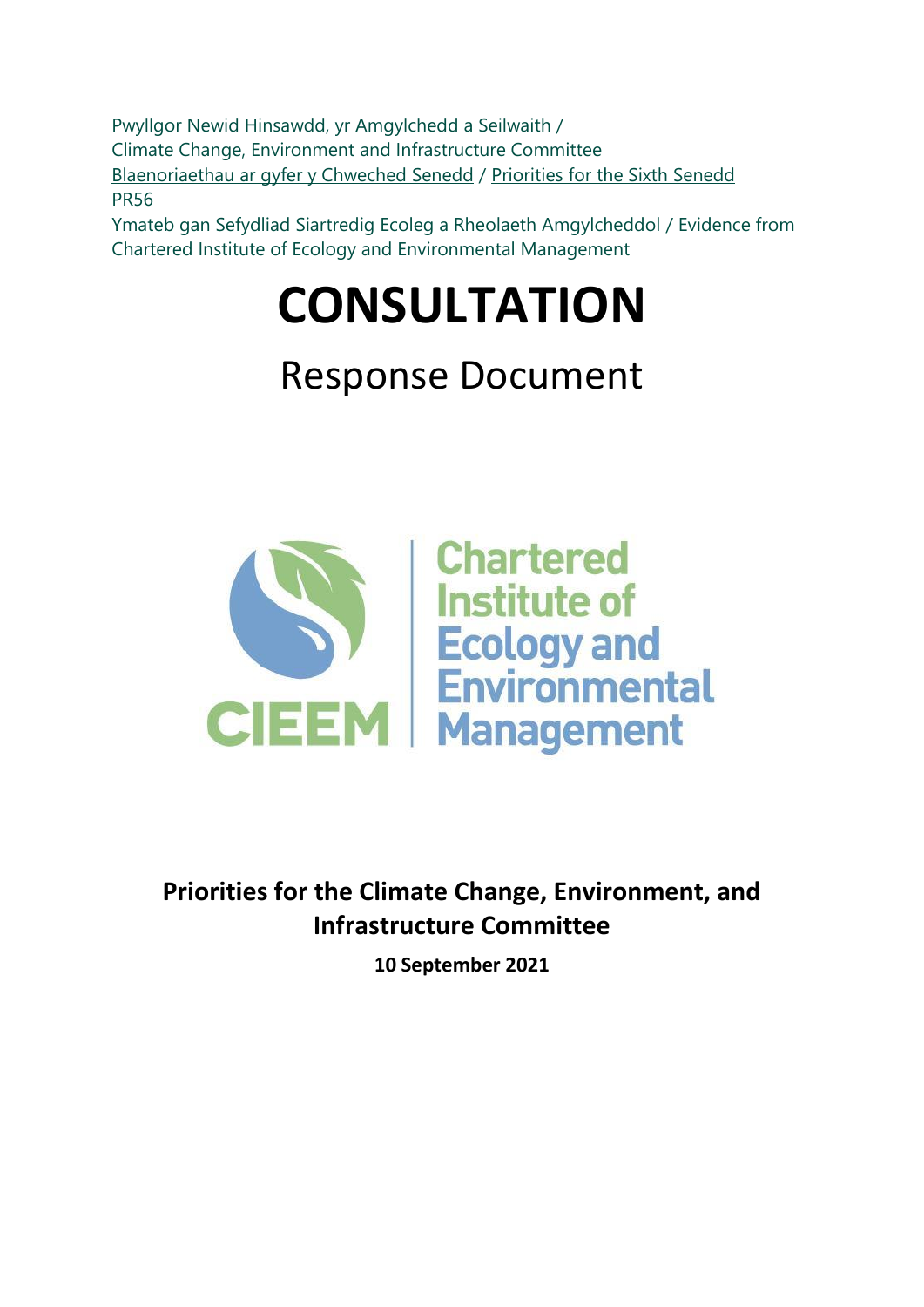### **Introduction to CIEEM**

The Chartered Institute of Ecology and Environmental Management (CIEEM), as the leading membership organisation supporting professional ecologists and environmental managers in the United Kingdom and Ireland, welcomes the opportunity to comment on this consultation.

CIEEM was established in 1991 and has over 6,000 members drawn from local authorities, government agencies, industry, environmental consultancy, teaching/research, and voluntary environmental organisations. The Chartered Institute has led the way in defining and raising the standards of ecological and environmental management practice with regard to biodiversity protection and enhancement. It promotes knowledge sharing through events and publications, skills development through its comprehensive training and development programme and best practice through the dissemination of technical guidance for the profession and related disciplines.

CIEEM has approximately 420 members in Wales who are drawn from across the private consultancy sector, NGOs, government and SNCOs, local authorities, academia and industry. They are practising ecologists and environmental managers, many of whom regularly provide input to and advice on land management for the benefit of protected species and biodiversity in general.

#### **This response was coordinated by our [Wales Policy Group.](https://cieem.net/i-am/influencing-policy/country-policy-working-groups/)**

CIEEM is a member of:

- Wales Environment Link
- Scottish Environment Link
- Northern Ireland Environment Link
- Wildlife and Countryside Link
- Environmental Policy Forum
- IUCN The World Conservation Union
- Professional Associations Research Network
- Society for the Environment
- United Nations Decade on Biodiversity 2011-2020 Network
- Greener UK
- Irish Forum on Natural Capital (working group member)
- National Biodiversity Forum (Ireland)
- The Environmental Science Association of Ireland

We welcome the opportunity to participate in this consultation and we would be happy to provide further information on the topics outlined below. Please contact Jason Reeves (CIEEM Head of Policy and Communications) at [JasonReeves@cieem.net](mailto:JasonReeves@cieem.net) with any queries. We confirm this can be published with our organisation name.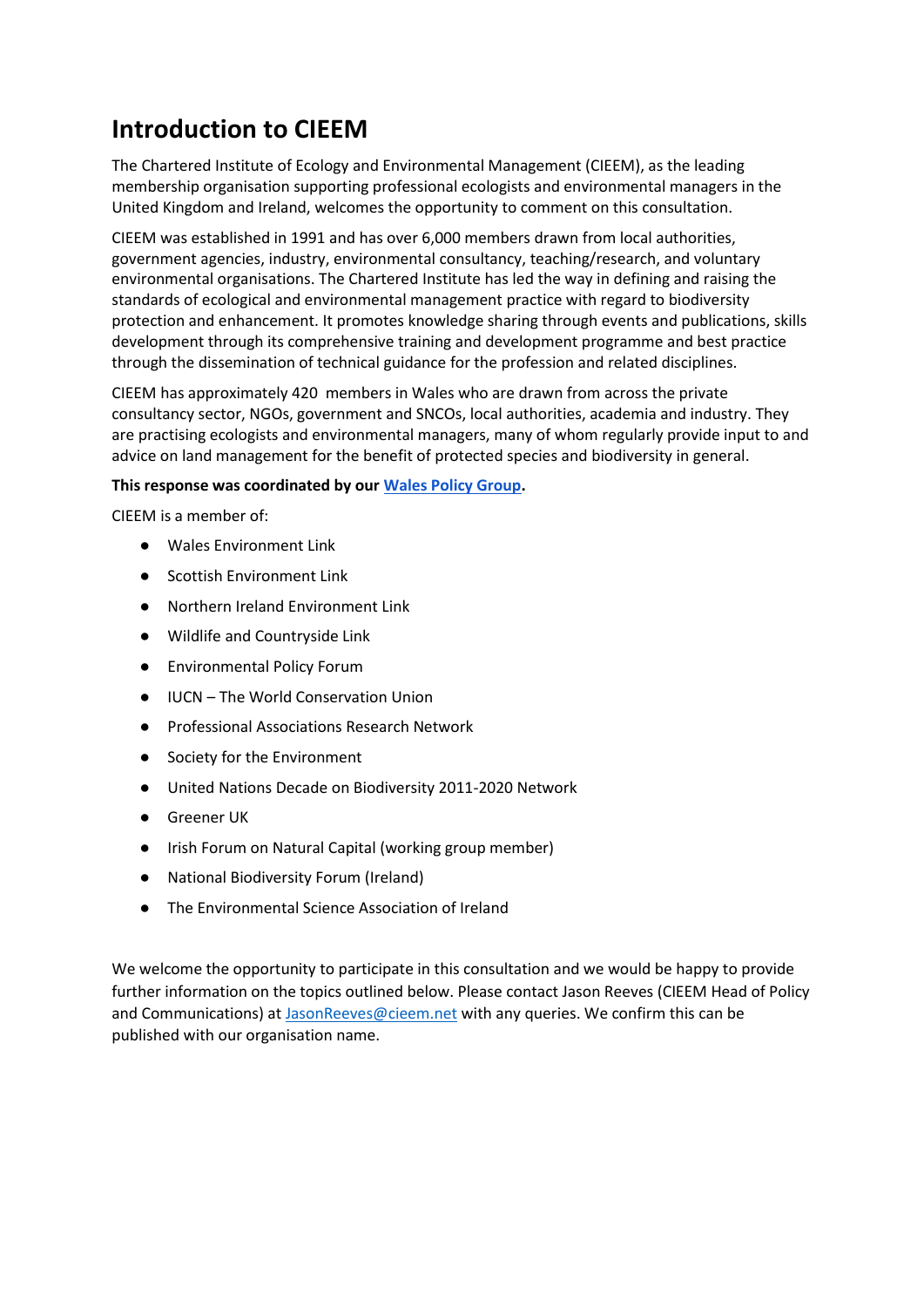#### **Thoughts on the Minister and Deputy Minister's priorities for the next 12-18 months**

We welcome many of the focus areas set out by the Minister. Of particular relevance to us and our members is nature and biodiversity, climate change, tree planting, environmental governance and planning.

#### **Climate Emergency and Biodiversity Crisis**

This committee plays a crucial role in ensuring ambitious action to address the climate emergency and biodiversity crisis is delivered by the Welsh Government. These are particularly crucial issues over the next year when COP15 and COP26 will demand transformative change across the world, with tools such as the Edinburgh Declaration highlighting the importance of the subnational constituency.

The climate emergency and biodiversity crisis must be addressed in tandem and [Nature](https://cieem.net/wp-content/uploads/2020/07/Nature-Based-Solutions-designed.pdf)[based Solutions](https://cieem.net/wp-content/uploads/2020/07/Nature-Based-Solutions-designed.pdf) (NbS) – in combination with radically reducing carbon emissions though halting fossil fuel usage – offer the only proven ways to achieve climate and biodiversity goals simultaneously, in the timeframes needed to avert climate and biodiversity catastrophe. This committee can play an important role in ensuring the Welsh Government's commitment to integrate these issues into all areas of government is achieved, and that NbS are central to this.

#### **Tree Planting/Carbon and Habitats**

The stated purposes of meeting Welsh Government's net zero target and increasing levels of carbon sequestration through land management in the proposed Sustainable Land Management Scheme, must be delivered in tandem with the ambition to increase biodiversity and ecosystem resilience. For example, we welcome the proposals to utilise strategic opportunity mapping for forest expansion, however, it does not provide the detail required to ensure planting will not harm existing biodiversity of conservation importance or to achieve a net biodiversity gain. This is achieved through site-specific Environmental Impact Assessments. Similarly, any earned recognition approach must not undermine the need for detailed assessments of the impact on other habitat types and biodiversity.

Any tree planting should follow the principle of 'the right tree in the right place', i.e. using native species of local provenance where possible and avoiding 'planting up' of key open habitats that are not only important for biodiversity, but may also have a higher carbon capture capacity. Any tree planting programme on existing habitat of conservation value should be subject to an Environmental Impact Assessment.

Action to address the climate emergency through Nature-based Solutions must utilise the full suite of high-carbon habitats. For example, bog restoration/preservation is equally important for carbon sequestration and biodiversity, and is a major habitat in Wales, but does not receive the same attention as planting trees. When they are degraded, peatlands act as a source of greenhouse gases, and have reduced biodiversity and capacity to improve water quality. Converting just one hectare of drained blanket bog back to intact blanket bog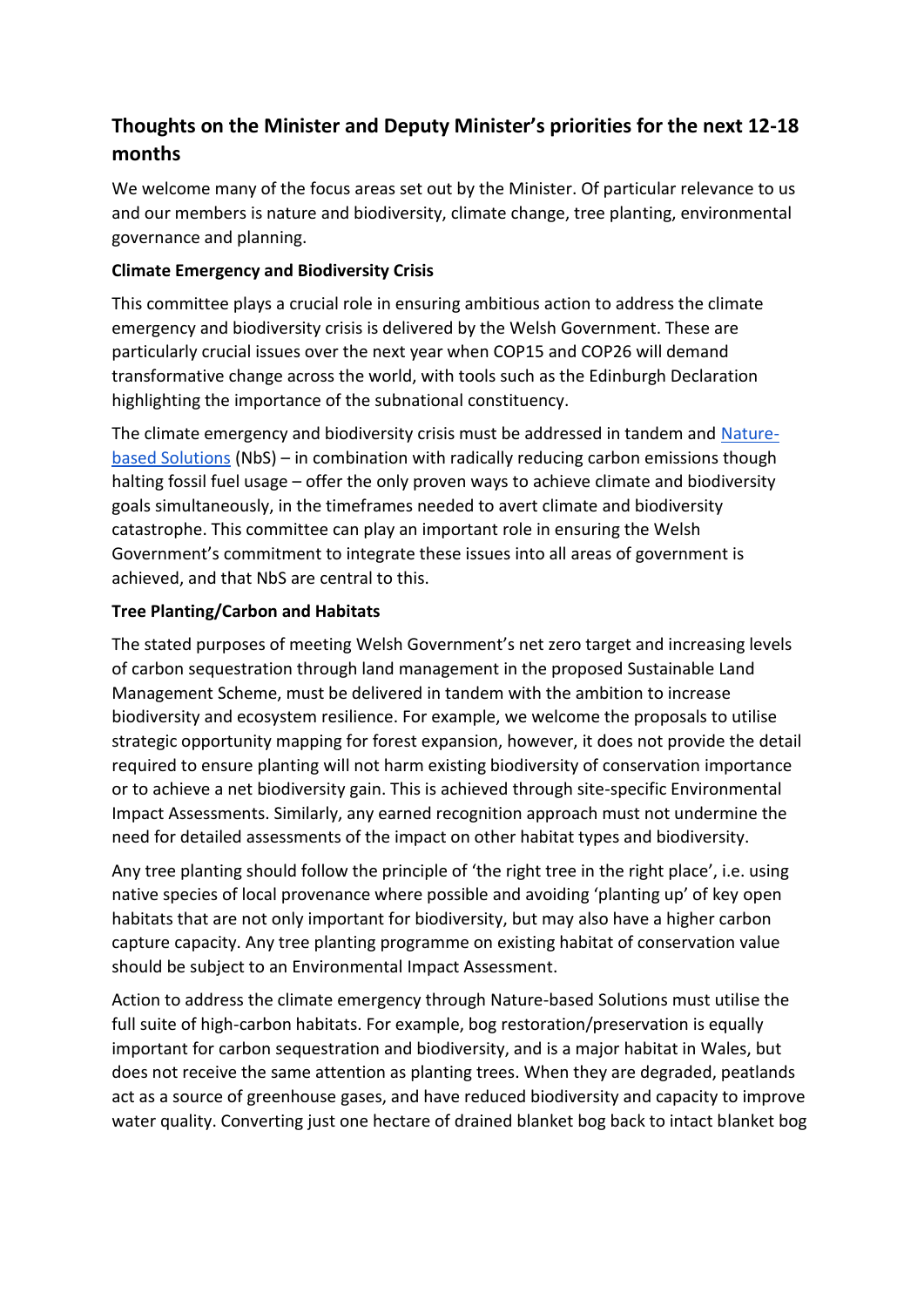can result in around five tonnes of carbon dioxide equivalents per year and so must be a priority<sup>1</sup>.

This Committee should ensure the implications of such large-scale land use change and how proposed tree planting will be achieved to ensure it is best contributing to overall carbon sequestration and biodiversity protection/ enhancement. The Committee may wish to ensure Welsh Government is in fact considering the full suite of high carbon habitats, as outlined in further detail in the report referenced above.

We would be happy to provide further evidence on these issues.

#### **Environmental Governance**

The lack of detail regarding progress on developing permanent governance arrangements is concerning and it appears there is a lack of urgency to ensure a new statutory system and environmental principles are in place.

While it has been indicated by Lesley Griffiths that a Bill on environmental governance and principles could be brought forward in Year 2, there is still no firm commitment. Permanent arrangements must ensure:

- All public bodies should have a duty to act in accordance with the four European Union (EU) environmental principles in addition to the environmental principles set out by international conventions and agreements.
- A new, truly independent, environment body replaces the role of the European Commission. The role of the new body must be four-fold: reporting, advising, investigating, and enforcing. The human right to environmental justice and access to environmental information must be protected.

#### **Additional topics to be prioritised**

#### **Legally binding targets**

We strongly support the Senedd resolution that formally declared a nature emergency and called on the Welsh Government to introduce a legally binding requirement to reverse biodiversity loss through statutory targets. Current indications from Welsh Government are that these could be included in the environmental governance Bill outlined above. If that is the case, the targets must align with the Post 2020 Global Biodiversity Framework to be agreed at COP15 and must be brought forward at the latest in Year 2 if 2030 targets are to be met.

Targets should include both long-term and legally binding interim targets, and be developed in consultation with experts and based on evidence.

#### **Role and resourcing of NRW and Local Authorities**

We welcome positive commitments from Welsh Government regarding building resilient ecological networks and the significant shift in agricultural payment schemes towards delivering public goods. However, for these to be successful in achieving more resilient and

<sup>1</sup> <https://cieem.net/resource/carbon-and-ecosystems-restoration-and-creation-to-capture-carbon/>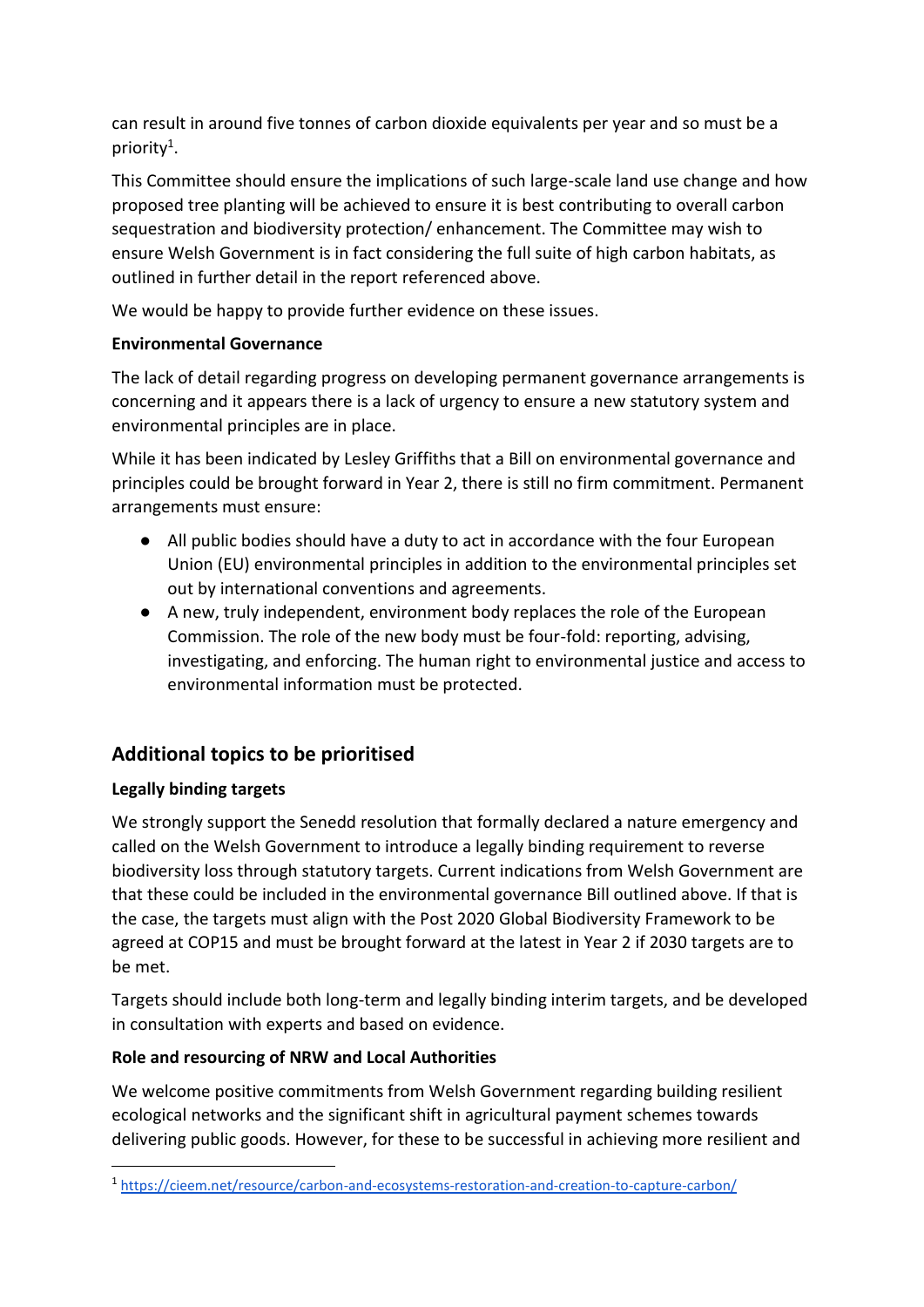nature positive land management, Natural Resources Wales and Local Authorities tasked with delivering them must be fully funded and have sufficient in-house expertise.

NRW's capacity to deliver its regulatory duties, in addition to this more proactive leadership role in delivering for nature, has been a topic of concern for many. The new Climate Change Ministry must provide them the prominent support they need.

We recommend the Committee ensure NRW has sufficient resources, capacity and skills to deliver these programmes and Local Authorities have access to the ecological expertise needed to ensure ecological networks, and Net Benefits for Biodiversity in planning, are delivered.

#### **Planning and Green Infrastructure**

Future Wales 2040 incorporates welcome commitments, including those on resilient networks, green infrastructure and NbS as mentioned previously. Policy 9 includes a commitment from Welsh Government to:

- *"identify areas which should be safeguarded and created as ecological networks for their importance for adaptation to climate change, for habitat protection, restoration or creation, to protect species, or which provide key ecosystems services, to ensure they are not unduly compromised by future development; and*
- *identify opportunities where existing and potential green infrastructure could be maximised as part of placemaking, requiring the use of nature*-based solutions as a *key mechanism for securing sustainable growth, ecological connectivity, social equality and well*‑*being."*

Alongside Section 6 of the Environment (Wales) Act 2016 which creates a duty for public authorities that exercise their functions in relation to Wales to maintain and enhance biodiversity and promote the resilience of ecosystems, Future Wales includes a welcome statement that "*In all cases, action towards securing the maintenance and enhancement of biodiversity (to provide a net benefit) the resilience of ecosystems and green infrastructure assets must be demonstrated as part of development proposals through innovative, nature*‑*based approaches to site planning and the design of the built environment*."

Welsh Government takes a broader view to Net Benefits for Biodiversity than is taken in other UK countries, looking at wider ecosystem services and resilience as opposed to only net gain in biodiversity units. There are, however, questions around how these gains, over and above what was previously on site, are measured and registered as having been achieved over time, and whether the capacity is available to monitor this.

CIEEM, together with CIRIA and IEMA, has been at the forefront of exploring the potential for a biodiversity net gain approach in England and Scotland. In December 2016 we published the first UK Principles on delivering biodiversity net gain through development following extensive consultation with stakeholders. In February 2019 we published new guidance on how to deliver net gain in practice<sup>2</sup>.

Additionally, Area Statements are a material planning consideration and development plans should set out appropriate policies to safeguard and connect these areas. Clarification of funding streams that will be available for maintaining, monitoring and creation of sites and

<sup>&</sup>lt;sup>2</sup> <https://cieem.net/i-am/current-projects/biodiversity-net-gain/>